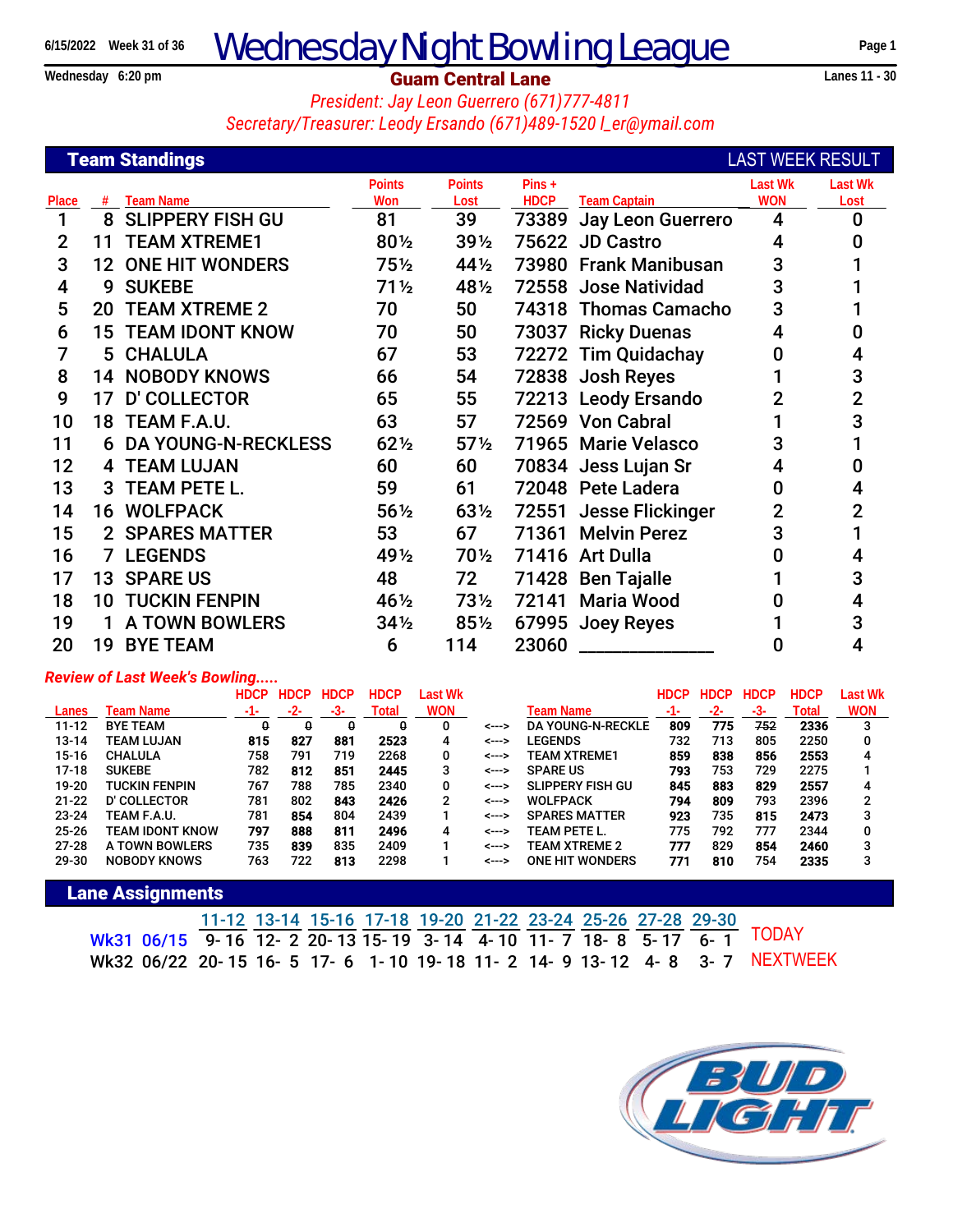15 Neal Vicene 118 73 0 1784 2999 412 151 646 234 1 42 Zayne Zamora 183 21 174 163 144 481 7693 8524 687 258 756 281 1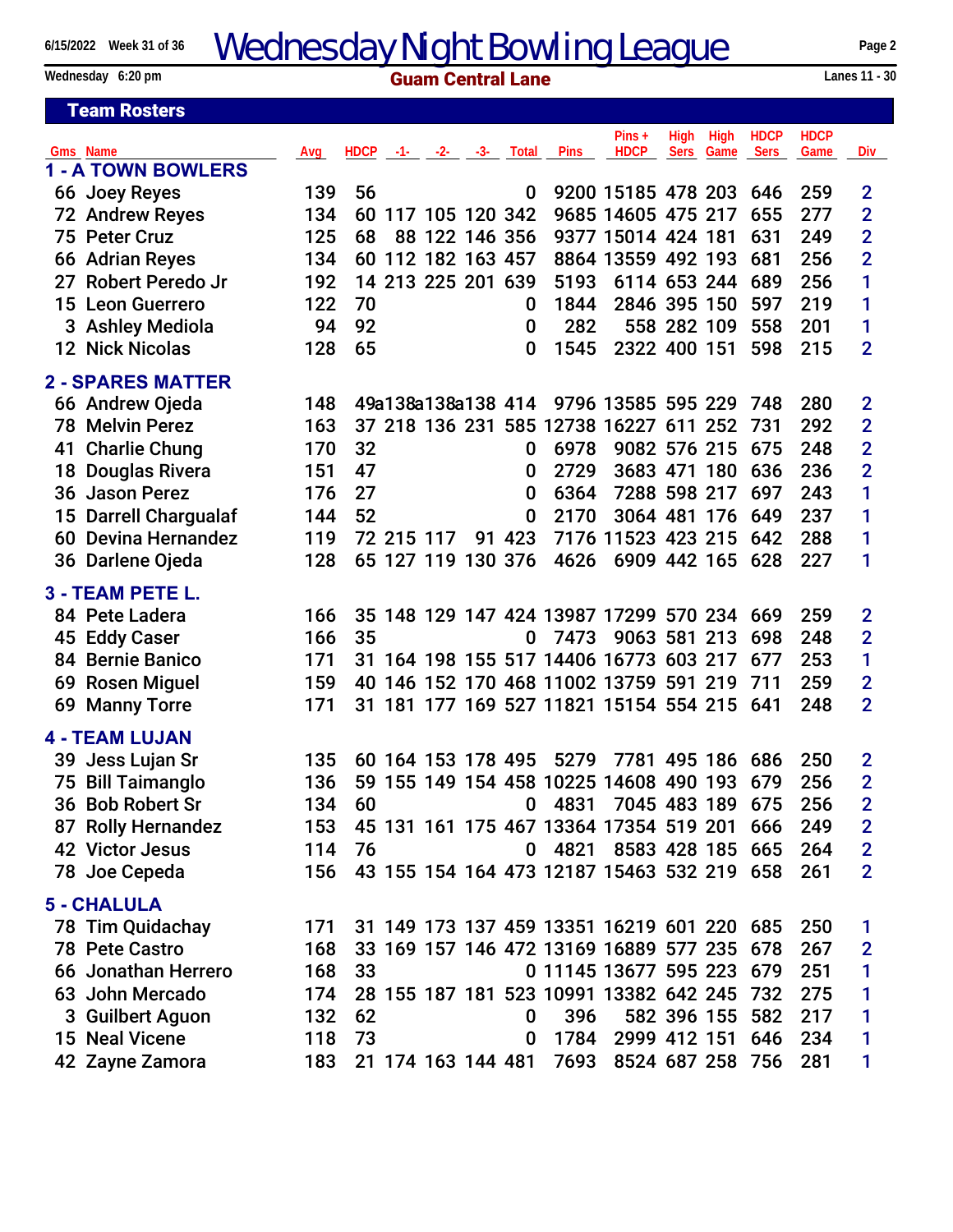| <b>Wednesday Night Bowling League</b><br>6/15/2022 Week 31 of 36 |                                            |       |                             |    |  |                    |                    |                                            | Page 3             |             |      |             |             |                |
|------------------------------------------------------------------|--------------------------------------------|-------|-----------------------------|----|--|--------------------|--------------------|--------------------------------------------|--------------------|-------------|------|-------------|-------------|----------------|
| Lanes 11 - 30<br>Wednesday 6:20 pm<br><b>Guam Central Lane</b>   |                                            |       |                             |    |  |                    |                    |                                            |                    |             |      |             |             |                |
|                                                                  |                                            |       |                             |    |  |                    |                    |                                            | $Pins +$           | <b>High</b> | High | <b>HDCP</b> | <b>HDCP</b> |                |
|                                                                  | Gms Name<br><b>6 - DA YOUNG-N-RECKLESS</b> | Avg   | $HDCP -1 - -2 - -3 - Total$ |    |  |                    |                    | Pins                                       | <b>HDCP</b>        | <b>Sers</b> | Game | Sers        | Game        | <b>Div</b>     |
|                                                                  | 60 Marie Velasco                           | 164   |                             |    |  |                    |                    | 36 172 190 180 542 9866 12047 576 204      |                    |             |      | 684         | 240         | 1              |
|                                                                  | 69 Chris Borja                             | 175   |                             |    |  |                    |                    | 28 173 147 147 467 12131 14951 606 244     |                    |             |      | 681         | 270         | 1              |
|                                                                  | 60 Ed Mandapat                             | 148   |                             |    |  |                    |                    | 49a138a138a138 414 8908 13648 535 211      |                    |             |      | 691         | 263         | $\overline{2}$ |
|                                                                  | 58 Dante Godoy                             | 173   | 29                          |    |  |                    |                    | 0 10057 12581 602 234                      |                    |             |      | 680         | 260         | 1              |
|                                                                  | 24 Daryll Dimla                            | 189   | 16                          |    |  |                    | 0                  | 4541                                       | 5423 716 258       |             |      | 752         | 270         | 1              |
|                                                                  | 66 Ray Cruz                                | 171   |                             |    |  |                    |                    | 31 183 157 144 484 11326 13315 573 223     |                    |             |      | 675         | 254         | 1              |
|                                                                  | 7 - LEGENDS                                |       |                             |    |  |                    |                    |                                            |                    |             |      |             |             |                |
|                                                                  | 63 Art Dulla                               | 145   |                             |    |  |                    | 52 127 112 126 365 |                                            | 9140 12452 534 213 |             |      | 702         | 268         | $\overline{2}$ |
| 57                                                               | <b>Chris Hagge</b>                         | 163   | 37                          |    |  |                    | 0                  |                                            | 9321 13167 590 221 |             |      | 734         | 275         | 1              |
|                                                                  | 66 Enriqu Corcino                          | 161   | 39                          |    |  |                    |                    | 0 10627 14596 601 234                      |                    |             |      | 733         | 281         | $\overline{2}$ |
|                                                                  | 51 Frank Santiago                          | 155   |                             |    |  |                    | 44 171 125 126 422 | 7920                                       | 9936 545 198       |             |      | 665         | 238         | $\overline{2}$ |
|                                                                  | <b>18 Melvin Perez</b>                     | 102   | 86                          |    |  |                    | 0                  | 1836                                       | 3345 321 128       |             |      | 573         | 211         | $\overline{2}$ |
|                                                                  | <b>48 Tim Quintanilla</b>                  | 113   | 77                          |    |  | 90 128 163 381     |                    | 5430                                       | 9351 399 167       |             |      | 652         | 251         | $\overline{2}$ |
|                                                                  | 45 Steff santiago                          | 113   | 77                          | 95 |  |                    | 99 141 335         | 5110                                       | 8569 413 182 668   |             |      |             | 270         | 1              |
|                                                                  | <b>8 - SLIPPERY FISH GU</b>                |       |                             |    |  |                    |                    |                                            |                    |             |      |             |             |                |
|                                                                  | 57 Jay Leon Guerrero                       | 190   |                             |    |  |                    |                    | 16 210 191 203 604 10876 11800 696 255     |                    |             |      | 744         | 271         | 1              |
|                                                                  | <b>72 Cameron Santos</b>                   | 175   |                             |    |  |                    |                    | 28 205 188 208 601 12655 15367 601 223     |                    |             |      | 685         | 251         | 1              |
|                                                                  | 48 Jae sang Lee                            | 172   | 30                          |    |  |                    | 0                  |                                            | 8278 10213 608 250 |             |      | 701         | 276         | 1              |
|                                                                  | 40 Ray San Nicolas                         | 193   |                             |    |  | 13 194 205 172 571 |                    | 7732                                       | 8757 637 240       |             |      | 670         | 251         | 1              |
|                                                                  | 48 Mike Gadia                              | 183   | 21                          |    |  |                    | 0                  | 8823                                       | 9651 621 236       |             |      | 679         | 248         | 1              |
|                                                                  | 9 Paul Perez                               | bk149 | 48                          |    |  |                    | 0                  | 1335                                       | 1767 479 188       |             |      | 623         | 236         | 1              |
|                                                                  | 74 Juan Blas                               | 187   |                             |    |  |                    |                    | 18 161 224 171 556 13857 15246 660 244     |                    |             |      | 723         | 265         | 1              |
|                                                                  | 9 - SUKEBE                                 |       |                             |    |  |                    |                    |                                            |                    |             |      |             |             |                |
|                                                                  | 54 Jose Natividad                          | 161   |                             |    |  |                    | 39 157 170 153 480 |                                            | 8697 10797 587 235 |             |      | 710         | 276         | 1              |
|                                                                  | 44 Michael Wong                            | 168   |                             |    |  |                    |                    | 33 179 160 226 565 7427 8994 578 226 674   |                    |             |      |             | 260         | 1              |
|                                                                  | 81 Michael Brown                           | 168   | 33                          |    |  |                    |                    | 0 13618 16420 578 233                      |                    |             |      | 683         | 269         | $\overline{2}$ |
|                                                                  | 45 Cesar Soriano                           | 169   | 32                          |    |  |                    | $\bf{0}$           |                                            | 7622 8972 560 211  |             |      | 656         | 244         | 1              |
|                                                                  | 81 Zaldy Ponce                             | 176   |                             |    |  |                    |                    | 27 140 182 200 522 14270 16520 618 244     |                    |             |      | 699         | 274         | 1              |
|                                                                  | 36 B Jay Leong                             | 167   |                             |    |  |                    |                    | 34 173 167 139 479 6042                    | 7014 588 223 660   |             |      |             | 247         | 1              |
|                                                                  | 18 Erik Day                                | 185   | 20                          |    |  |                    | 0                  | 3346                                       | 3841 621 232 698   |             |      |             | 260         | 1              |
|                                                                  | <b>10 - TUCKIN FENPIN</b>                  |       |                             |    |  |                    |                    |                                            |                    |             |      |             |             |                |
|                                                                  | 83 Maria Wood                              | 179   |                             |    |  |                    |                    | 24 190 190 165 545 14888 17564 606 245 687 |                    |             |      |             | 270         | 1              |
| 60                                                               | Joey Quichocho                             | 166   |                             |    |  |                    |                    | 35a156a156a156 468 9961 14203 581 221      |                    |             |      | 692         | 258         | 1              |
|                                                                  | 45 TY Etheridge                            | 169   | 32                          |    |  |                    | $\bf{0}$           | 7606                                       | 9760 605 220       |             |      | 701         | 252         | 1              |
| 81                                                               | <b>Steven Esplana</b>                      | 182   |                             |    |  |                    |                    | 22 138 128 176 442 14756 16907 644 236 698 |                    |             |      |             | 257         | 1              |
|                                                                  | 31 Shannon Bukikosa                        | 157   |                             |    |  |                    | 42 160 191 165 516 | 4894                                       | 6203 516 199       |             |      | 645         | 239         | 1              |
|                                                                  | 31 Bruce Calip                             | 183   | 21                          |    |  |                    | 0                  | 5683                                       | 6241 608 244 623   |             |      |             | 259         | 1              |
|                                                                  | 6 Maerose Nauta                            | bk176 | 27                          |    |  |                    | 0                  | 1101                                       | 1263 598 227 622   |             |      |             | 235         | 1              |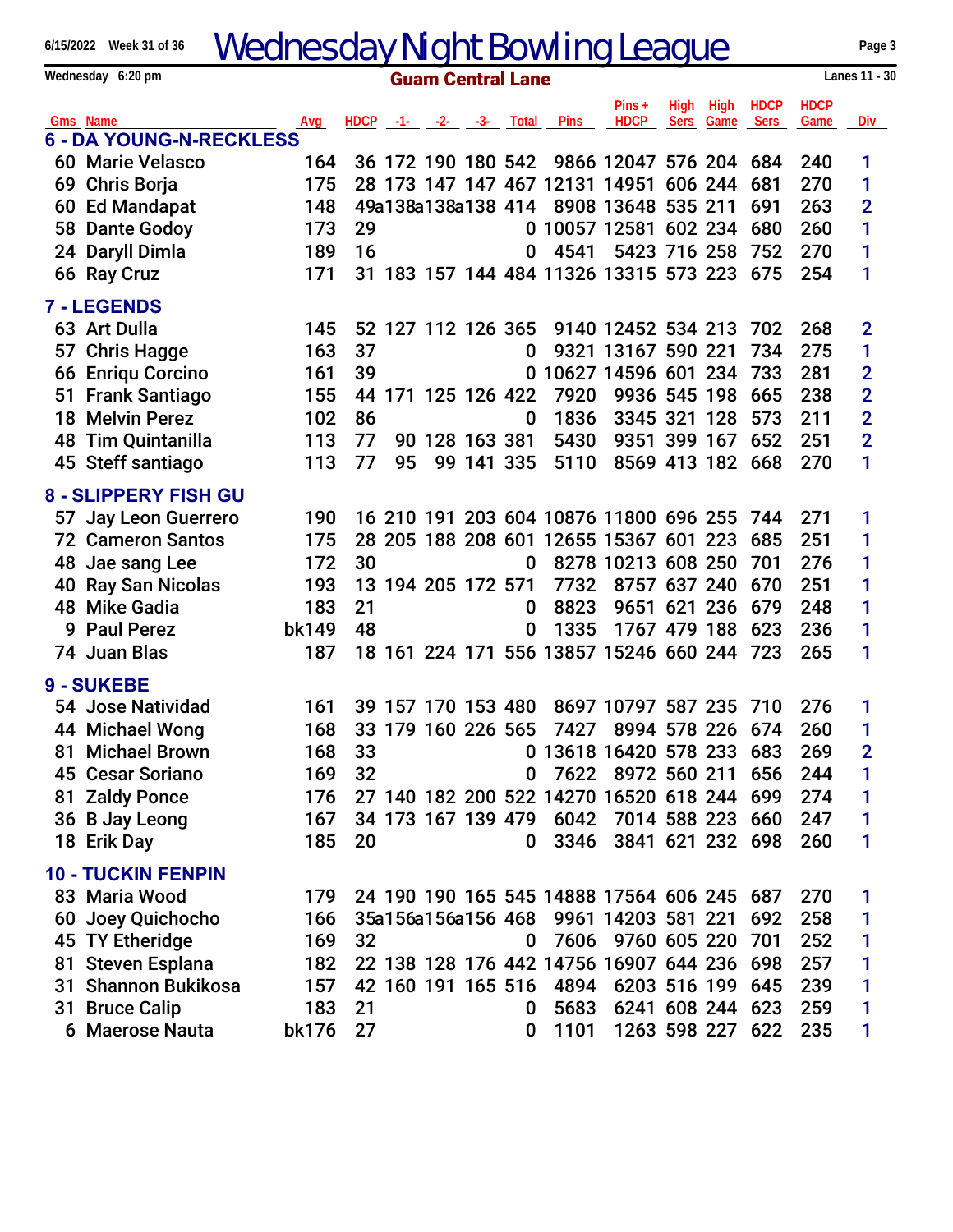| <b>Wednesday Night Bowling League</b><br>6/15/2022 Week 31 of 36 |                                           |            |                          |  |  |                    |          |                                            | Page 4                 |             |             |               |             |                |
|------------------------------------------------------------------|-------------------------------------------|------------|--------------------------|--|--|--------------------|----------|--------------------------------------------|------------------------|-------------|-------------|---------------|-------------|----------------|
|                                                                  | Wednesday 6:20 pm                         |            | <b>Guam Central Lane</b> |  |  |                    |          |                                            |                        |             |             | Lanes 11 - 30 |             |                |
|                                                                  |                                           |            |                          |  |  |                    |          |                                            | $Pins +$               | High        | High        | <b>HDCP</b>   | <b>HDCP</b> |                |
|                                                                  | Gms Name                                  | Avg        |                          |  |  |                    |          | HDCP -1- -2- -3- Total Pins                | <b>HDCP</b>            | <b>Sers</b> | Game        | Sers          | Game        | Div            |
|                                                                  | <b>11 - TEAM XTREME1</b>                  |            |                          |  |  |                    |          | 9169                                       | 9784 681 248           |             |             |               |             |                |
|                                                                  | 48 JD Castro<br>78 RJ Santos              | 191<br>217 | 15                       |  |  |                    | 0        | 0 215 239 192 646 16935 17580 792 289      |                        |             |             | 729<br>792    | 264<br>289  | 1<br>1         |
|                                                                  | <b>69 Aaron Elliott</b>                   | 196        |                          |  |  |                    |          | 11 201 164 178 543 13569 14598 713 247     |                        |             |             | 752           | 260         | 1              |
|                                                                  |                                           | 201        |                          |  |  |                    |          | 7a191a191a191 573 12080 14819 691 280      |                        |             |             | 708           | 291         | 1              |
| 81                                                               | 60 Johnjohn Ada<br><b>Brian Manibusan</b> | 215        |                          |  |  |                    |          | 0 235 227 278 740 17485 18841 754 278 766  |                        |             |             |               | 278         | 1              |
|                                                                  |                                           |            |                          |  |  |                    |          |                                            |                        |             |             |               |             |                |
|                                                                  | <b>12 - ONE HIT WONDERS</b>               |            |                          |  |  |                    |          |                                            |                        |             |             |               |             |                |
|                                                                  | 75 Frank Manibusan Jr.                    | 189        |                          |  |  |                    |          | 16a179a179a179 537 14231 16433 678 275     |                        |             |             | 729           | 292         | 1              |
|                                                                  | 66 Jaeceline Espiritu                     | 175        |                          |  |  |                    |          | 28 192 190 163 545 11557 14029 633 246     |                        |             |             | 723           | 277         | 1              |
|                                                                  | 84 Evan Duenas                            | 204        |                          |  |  |                    |          | 4 190 184 165 539 17204 17906 751 279      |                        |             |             | 778           | 283         | 1              |
|                                                                  | 39 Giovani Cwbrrera                       | 162        |                          |  |  | 38 125 172 162 459 |          | 6339                                       | 7866 569 246           |             |             | 698           | 286         | $\overline{2}$ |
|                                                                  | 66 Yuki Kim                               | 147        | 50                       |  |  |                    | 0        |                                            | 9702 13692 589 217     |             |             | 763           | 272         | 1              |
|                                                                  | 21 Cam Blas                               | 138        | 57                       |  |  |                    | 0        | 2911                                       | 4054 537 213 717       |             |             |               | 273         | 1              |
|                                                                  | <b>13 - SPARE US</b>                      |            |                          |  |  |                    |          |                                            |                        |             |             |               |             |                |
|                                                                  | 81 Ben Tajalle                            | 158        |                          |  |  |                    |          | 41 166 143 115 424 12876 16182 580 243     |                        |             |             | -709          | 286         | $\overline{2}$ |
|                                                                  | 72 Peter Rioja                            | 165        |                          |  |  |                    |          | 36 156 149 150 455 11912 16664 597 232     |                        |             |             | 702           | 267         | $\overline{2}$ |
|                                                                  | <b>72 Gerald Davies</b>                   | 144        |                          |  |  |                    |          | 52 139 156 134 429 10402 13987 479 200     |                        |             |             | 632           | 251         | $\overline{2}$ |
|                                                                  | 42 John Chargualaf                        | 166        | 35                       |  |  |                    | 0        | 7001                                       | 9605 594 218           |             |             | 705           | 255         | $\overline{2}$ |
|                                                                  | 3 Gemma M                                 | bk152      | 46                       |  |  |                    | 0        | 401                                        |                        |             | 539 401 165 | 539           | 211         | 1              |
|                                                                  | 69 Brandon Goodwell                       | 155        |                          |  |  |                    |          | 44 161 134 159 454 10716 14451 554 234 686 |                        |             |             |               | 282         | $\overline{2}$ |
|                                                                  |                                           |            |                          |  |  |                    |          |                                            |                        |             |             |               |             |                |
|                                                                  | <b>14 - NOBODY KNOWS</b>                  |            |                          |  |  |                    |          |                                            |                        |             |             |               |             |                |
|                                                                  | 75 Josh Reyes                             | 172        |                          |  |  |                    |          | 30 162 137 190 489 12968 16178 621 256     |                        |             |             | 764           | 285         | $\overline{2}$ |
|                                                                  | 58 Neal Flores                            | 150        | 48                       |  |  | 119 155 152 426    |          |                                            | 8751 12149             |             | 529 228     | 697           | 280         | $\overline{2}$ |
|                                                                  | 48 Jonah Lujan                            | 169        |                          |  |  | 32 167 124 193 484 |          |                                            | 8125 11401             |             | 585 255     | 702           | 283         | 1              |
|                                                                  | 60 Ray Perez                              | 143        | 53                       |  |  |                    | 0        |                                            | 8625 12084 573 223 747 |             |             |               | 281         | $\overline{2}$ |
|                                                                  | 51 Kaimina Bamba                          | 165        | 36                       |  |  |                    | U        |                                            | 8434 10915 630 222 738 |             |             |               | 258         | $\overline{2}$ |
|                                                                  | <b>30 Robert Leones</b>                   | 174        | 28                       |  |  |                    | 0        | 5247                                       | 6048 565 208 649       |             |             |               | 236         | 1              |
|                                                                  | 6 Victor                                  | 150        | 48                       |  |  |                    | 0        | 905                                        | 1169 465 169           |             |             | 597           | 213         | 1              |
|                                                                  | <b>6 Charles Untalan</b>                  | 104        |                          |  |  | 84 121 112 84 317  |          | 624                                        | 1140 317 121           |             |             | 575           | 207         | 1              |
|                                                                  | <b>15 - TEAM IDONT KNOW</b>               |            |                          |  |  |                    |          |                                            |                        |             |             |               |             |                |
|                                                                  | 75 Ricky Duenas                           | 191        |                          |  |  |                    |          | 15 152 185 217 554 14370 15387 700 279 739 |                        |             |             |               | 293         | 1              |
|                                                                  | 24 Ken Dueñas                             | 161        | 39                       |  |  |                    | $\bf{0}$ |                                            | 3868 4774 522 206 642  |             |             |               | 246         | 1              |
|                                                                  | 27 Lisa Duenas                            | 157        | 42                       |  |  |                    | 0        | 4251                                       | 5388 550 225 676       |             |             |               | 267         | 1              |
|                                                                  | 72 Angelo Aquino                          | 190        |                          |  |  |                    |          | 16 199 234 219 652 13723 15379 677 266 719 |                        |             |             |               | 282         | 1              |
|                                                                  | 72 Bill Roberto                           | 159        |                          |  |  |                    |          | 40 155 213 115 483 11510 15500 564 220 699 |                        |             |             |               | 260         | $\overline{2}$ |
|                                                                  | 63 Greg Borja                             | 195        | 12                       |  |  |                    |          | 0 12295 13147 659 266 710                  |                        |             |             |               | 287         | 1              |
|                                                                  | 15 Brandon Manibusan                      | 172        |                          |  |  |                    |          | 30 191 156 160 507 2583 2874 540 203 594   |                        |             |             |               | 220         | 1              |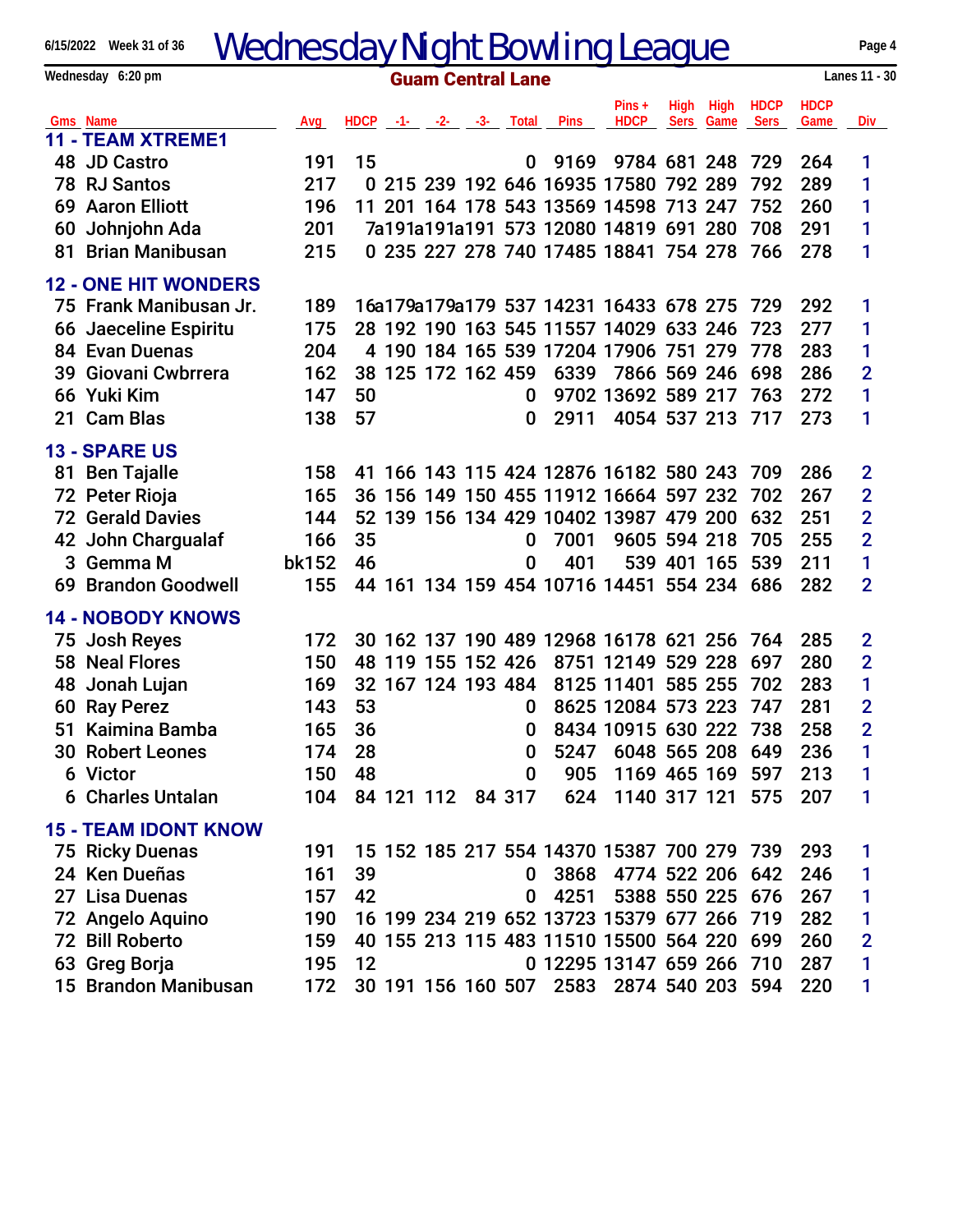## 6/15/2022 Week 31 of 36 Wednesday Night Bowling League **Page 5** Page 5

| 6/15/2022 Week 31 of 36<br>wednesday night Bowling League |                                  |                          |    |  |                    |  |          |                                            | Page 5             |             |                 |               |             |                |
|-----------------------------------------------------------|----------------------------------|--------------------------|----|--|--------------------|--|----------|--------------------------------------------|--------------------|-------------|-----------------|---------------|-------------|----------------|
|                                                           | Wednesday 6:20 pm                | <b>Guam Central Lane</b> |    |  |                    |  |          |                                            |                    |             |                 | Lanes 11 - 30 |             |                |
|                                                           |                                  |                          |    |  |                    |  |          |                                            | $Pins +$           | <b>High</b> | High            | <b>HDCP</b>   | <b>HDCP</b> |                |
|                                                           | Gms Name<br><b>16 - WOLFPACK</b> | Avg                      |    |  |                    |  |          | HDCP -1- -2- -3- Total Pins                | <b>HDCP</b>        | Sers        | Game            | Sers          | Game        | <b>Div</b>     |
|                                                           | 78 Jesse Flickinger              | 183                      |    |  |                    |  |          | 21 191 195 153 539 14343 17040 650 255 704 |                    |             |                 |               | 275         | 1              |
|                                                           | 81 Mark Manibusan                | 182                      |    |  |                    |  |          | 22 184 201 181 566 14815 17059 626 265     |                    |             |                 | 689           | 286         | 1              |
|                                                           | 42 Carlos Aguon                  | 151                      | 47 |  |                    |  | $\bf{0}$ |                                            | 6368 10520 524 203 |             |                 | 674           | 251         | $\overline{2}$ |
|                                                           | 72 Cris Leal                     | 178                      |    |  |                    |  |          | 25a168a168a168 504 12844 16444 609 233     |                    |             |                 | 686           | 265         | $\overline{2}$ |
|                                                           | 48 Rob Baker                     | 175                      |    |  | 28 157 151 197 505 |  |          | 8437                                       | 9802 571 237       |             |                 | 666           | 265         | 1              |
|                                                           |                                  |                          |    |  |                    |  |          |                                            |                    |             |                 |               |             |                |
|                                                           | 3 Justin Mendiola                | bk191                    | 15 |  |                    |  | $\bf{0}$ | 558                                        |                    |             | 603 558 224 615 |               | 243         | 1              |
|                                                           | 17 - D' COLLECTOR                |                          |    |  |                    |  |          |                                            |                    |             |                 |               |             |                |
|                                                           | 54 Leody Ersando                 | 171                      | 31 |  |                    |  | 0        |                                            | 9259 10804 615 235 |             |                 | 690           | 260         | 1              |
|                                                           | 64 Romy Acda                     | 164                      |    |  |                    |  |          | 36 188 178 190 556 10507 12796 567 223     |                    |             |                 | 684           | 259         | $\overline{2}$ |
| 68                                                        | <b>Tony Sobrevilla</b>           | 169                      |    |  |                    |  |          | 32 136 146 178 460 11504 13552 573 222     |                    |             |                 | 669           | 251         | 1              |
|                                                           | 69 Rene Cariaso                  | 167                      |    |  |                    |  |          | 34 147 154 172 473 11551 14047 589 228     |                    |             |                 | 697           | 267         | $\overline{2}$ |
|                                                           | <b>72 Nick Gutierez</b>          | 167                      | 34 |  |                    |  |          | 0 12080 14405 572 209                      |                    |             |                 | 677           | 240         | 1              |
|                                                           | 33 Gene Bangayan                 | 133                      |    |  |                    |  |          | 61 145 159 138 442 4407                    | 6609 449 174       |             |                 | 641           | 240         | 1              |
|                                                           | <b>18 - TEAM F.A.U.</b>          |                          |    |  |                    |  |          |                                            |                    |             |                 |               |             |                |
|                                                           | 78 Von Cabral                    | 167                      |    |  |                    |  |          | 34 159 164 177 500 13063 15802 568 221     |                    |             |                 | 682           | 259         | $\overline{2}$ |
|                                                           | 87 Albert Dela Cruz              | 184                      |    |  |                    |  |          | 20 182 211 193 586 16068 17439 688 246     |                    |             |                 | 742           | 262         | 1              |
|                                                           | 79 Brent Tibats                  | 185                      |    |  |                    |  |          | 20 174 180 157 511 14638 16795 662 246     |                    |             |                 | 725           | 265         | 1              |
|                                                           | 27 Mike Grefaldon                | 166                      | 35 |  |                    |  | O.       |                                            | 4505 5465 541 202  |             |                 | 646           | 238         | 1              |
|                                                           | 80 Coleen Dela Cruz              | 168                      |    |  |                    |  |          | 33 159 192 170 521 13503 16480 570 223 666 |                    |             |                 |               | 255         | 1              |
|                                                           | <b>19 - BYE TEAM</b>             |                          |    |  |                    |  |          |                                            |                    |             |                 |               |             |                |
|                                                           | <b>20 - TEAM XTREME 2</b>        |                          |    |  |                    |  |          |                                            |                    |             |                 |               |             |                |
|                                                           | 24 Thomas Camacho                | 178                      | 25 |  |                    |  | 0        | 4288                                       | 4930 612 235       |             |                 | 711           | 268         | 1              |
|                                                           | <b>78 Cesar Villanueva</b>       | 202                      |    |  |                    |  |          | 6 149 179 234 562 15828 16125 691 256      |                    |             |                 | 703           | 260         | 1              |
| 81                                                        | Jeremiah Camacho                 | 215                      |    |  |                    |  |          | 0 216 234 189 639 17479 18751 754 289      |                    |             |                 | 754           | 289         | 1              |
|                                                           | 69 Charlie Catbangan             | 190                      |    |  |                    |  |          | 16 190 194 215 599 13162 14611 661 248     |                    |             |                 | 688           | 256         | 1              |
|                                                           | 57 Nikko Gutierez                | 176                      |    |  |                    |  |          | 27 175 175 169 519 10078 12736 625 236     |                    |             |                 | 712           | 261         | 1              |
| 33                                                        | Joey Miranda                     | 182                      | 22 |  |                    |  | $\bf{0}$ |                                            | 6016 6577 639 223  |             |                 | 684           | 237         | 1              |